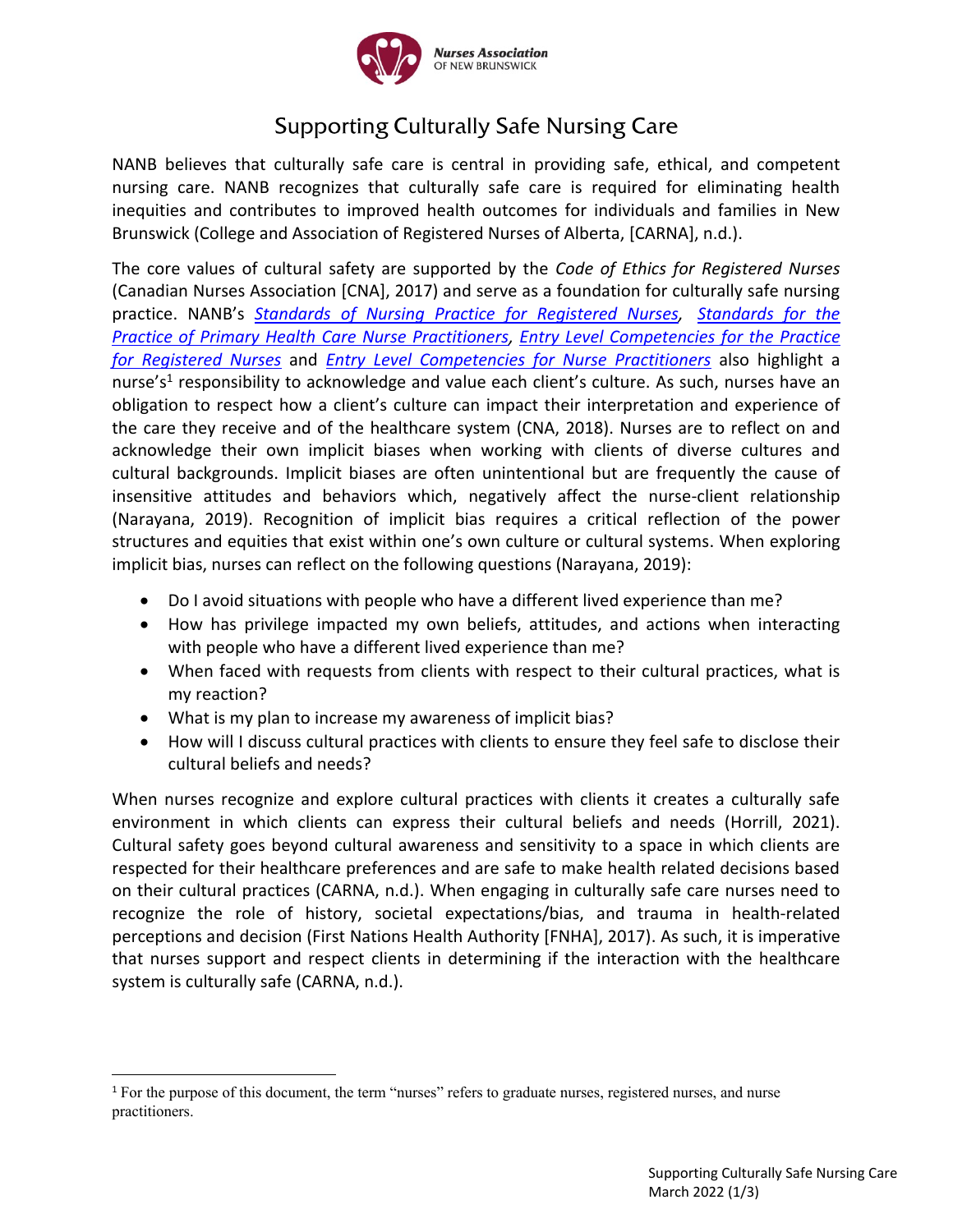

Cultural safety is achieved through engaging in cultural humility. Cultural humility is a lifelong process of self-reflection to continuously evaluate one's own behaviors and beliefs. This critical reflection enables the nurse to be open to various cultures and cultural practices thus facilitating mutual trust and respectful partnerships (FNHA, 2017).

NANB recognizes the necessity of nurses taking action to support cultural safety throughout all practice environments. Nurses are encouraged to actively reflect upon the following when considering cultural safety in practice:

- How has my culture, beliefs, and values impact my interactions with clients (FNHA, 2017)?
- Has implicit bias impacted the quality of care I have provided to clients (Narayana, 2019)?
- Have I considered how power inequities impact the client's perception of health care systems (FNHA, 2017)?
- Have I created interactions where clients can freely discuss their health goals and where power in health decisions are shared (FNHA, 2017)?
- Do policies and practices within the organization I work for support cultural beliefs and practices? Is there an opportunity to advocate for organization change?

The creation of culturally safe environments is central to providing safe, ethical, and competent nursing care. Nurses have an obligation to respect a client's culture and how each client interprets and experiences healthcare. This can be achieved through reflecting on and actively seeking out opportunities to explore implicit bias, creating of healthcare interactions that are culturally safe, and humbly being open to various cultures and cultural practices (FNHA, 2017).